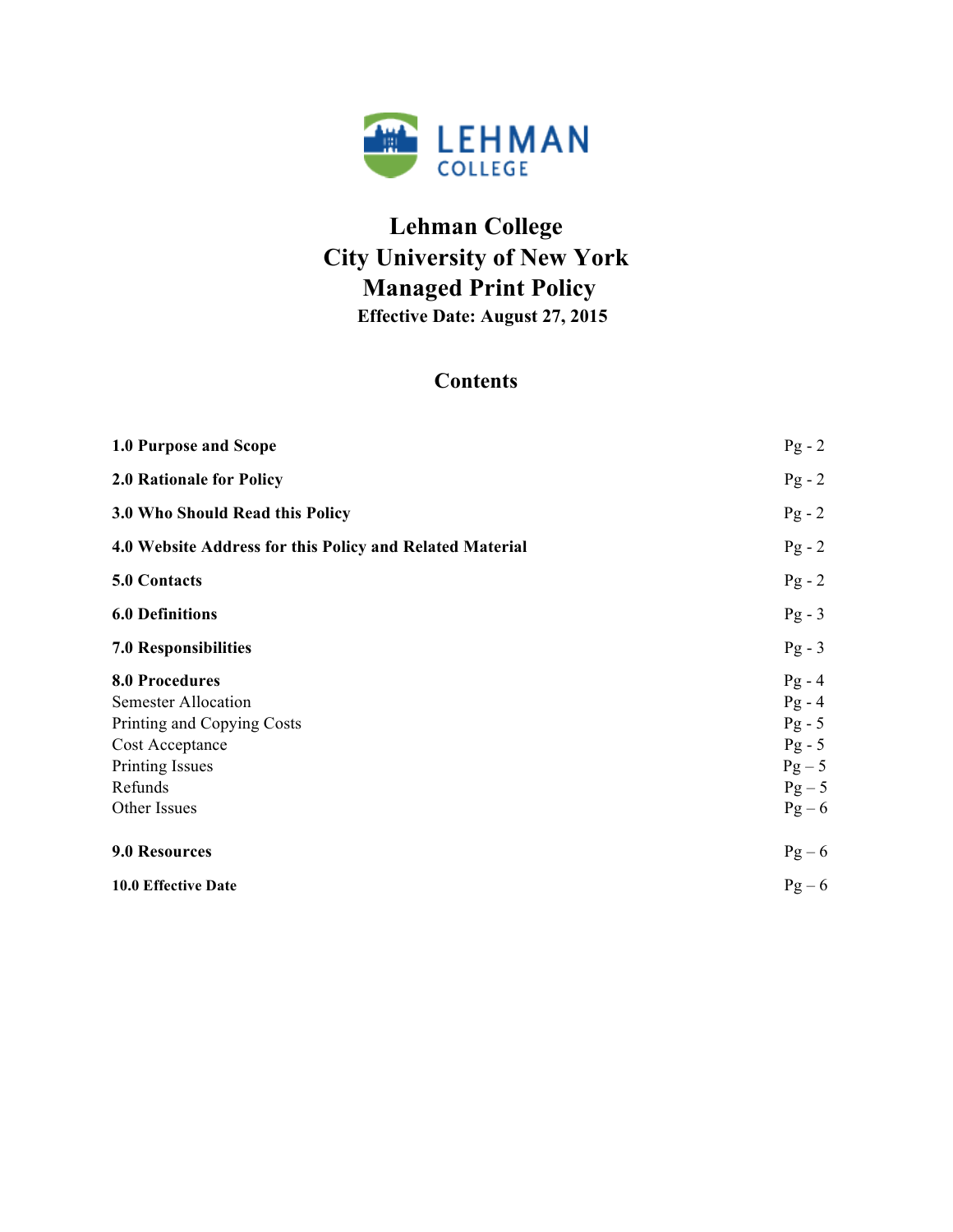#### **1.0 Purpose and Scope**

Lehman College supports environmentally responsible practices established by the City University of New York, the State of New York, and the College Strategic Plan, *Achieving the Vision.* The purpose of this policy is to inform users regarding the Lehman College managed printing system and codify print management practices. Managed printing refers to the use of hardware and software to optimize the use of document output devices on a campus to authenticate users, manage print volumes and charges, monitor device health, and optimize the use of toner. These measures ensure that printers are at the proper capacity and contribute to both cost efficiency and sustainability goals.

There are approximately 40 high-speed multi-function printers on the Lehman campus dedicated to student printing and copying. These devices print more than 1.5 million pages annually. Beyond the cost of purchasing printers, the College incurs considerable annual operating costs for device maintenance, paper and toner. The managed print system also supports approximately 130 multi-function printers throughout the campus used by faculty and staff.

#### **2.0 Rationale for Policy**

Lehman College is committed to ensuring appropriate resources are available for student, faculty, staff and guest printing. As such, a managed print solution was implemented in 2009 to optimize printing and printing charges in order to support a cost-efficient, environmentally responsible and self-sustaining approach. In 2013, a capability was added to allow students to launch a print job from mobile devices or from off campus.

## **3.0 Who Should Read this Policy**

All members of the Lehman College community, inclusive of students, faculty, staff and administration.

## **4.0 Website Address for this Policy and Related Material**

This policy is posted at: http://www.lehman.edu/IT/policies/managed-printing

## **5.0 Contacts**

Please direct any general questions concerning the Lehman College Managed Printing Policy to the Division of Information Technology Help Desk. The Help Desk can be reached at 718-960- 1111, or by email at help.desk@lehman.cuny.edu.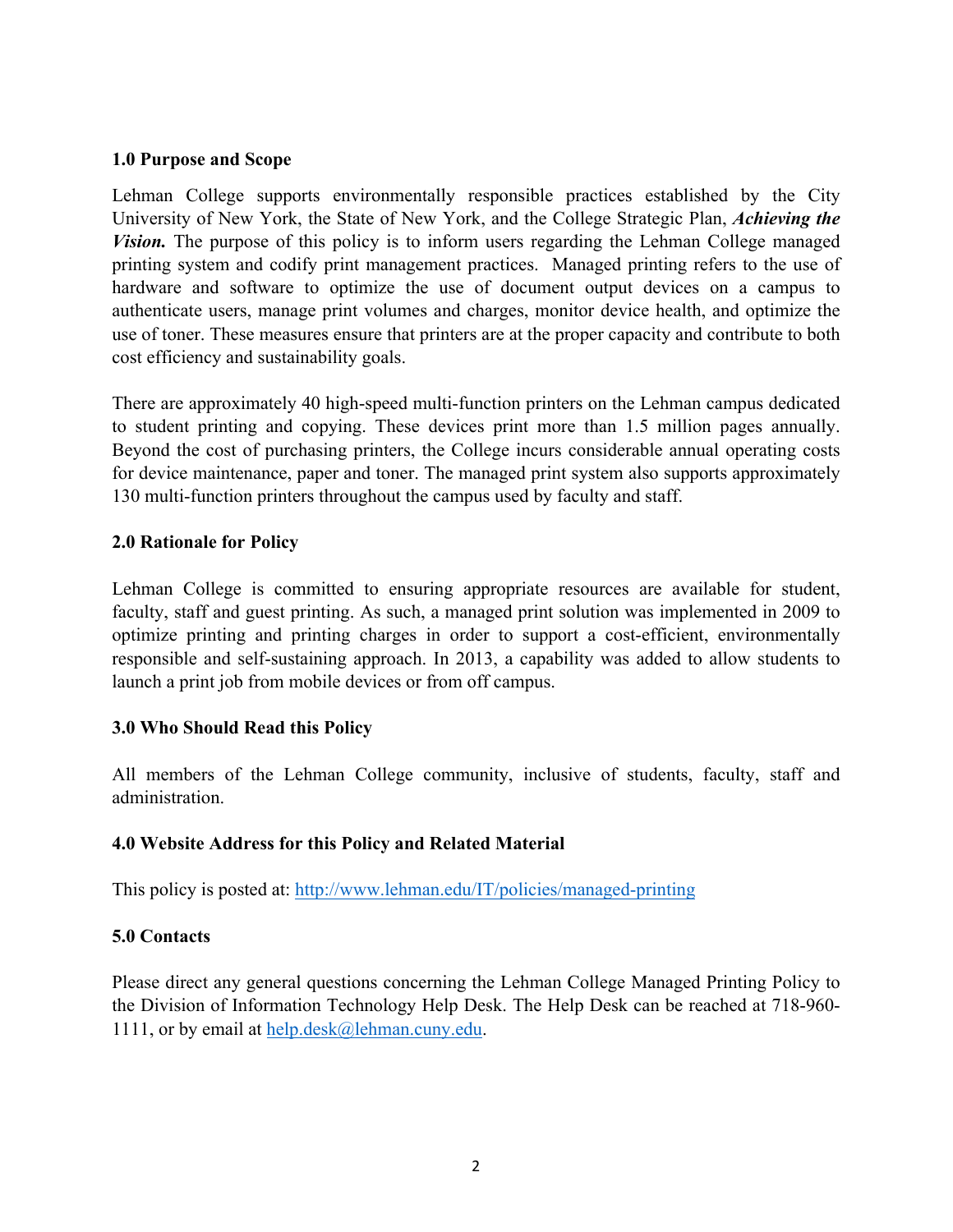#### **6.0 Definitions**

| <b>Student Tech Fee Print &amp; Copy Allocation</b> | Students that pay a Technology Fee receive a tech fee      |  |
|-----------------------------------------------------|------------------------------------------------------------|--|
|                                                     | print and copy allocation in their student accounts each   |  |
|                                                     | semester. This allocation is based on the semester and     |  |
|                                                     | student status as full or part-time.                       |  |
| <b>Lehman Cash</b>                                  | Lehman Cash is the funding added to a user's account       |  |
|                                                     | via a PHIL station (see below for definition). Users can   |  |
|                                                     | have both a Tech Fee allocation and Lehman Cash in         |  |
|                                                     | their account at any time.                                 |  |
| <b>StudentFT</b>                                    | StudentFT is the code for a full-time student. A student   |  |
|                                                     | is considered full-time when taking 12 or more credits     |  |
|                                                     | during a semester.                                         |  |
| <b>StudentPT</b>                                    | StudentPT is the code for a part-time student. A student   |  |
|                                                     | is considered part time when taking less than 12 credits   |  |
|                                                     | during a semester.                                         |  |
| <b>StudentWT</b>                                    | Student WT is the code for a student that is registered    |  |
|                                                     | for any Winter Session.                                    |  |
| <b>StudentST</b>                                    | StudentST is the code for a student that is registered for |  |
|                                                     | any Summer Session.                                        |  |
| FacultyTQ                                           | FacultyTQ is the status of a faculty member that           |  |
|                                                     | teaches in a managed print-enabled classroom.              |  |
| <b>PHIL</b>                                         | The Payment Headquarters in Location (PHIL) is a           |  |
|                                                     | unit that allows users to add funds to their account       |  |
|                                                     | and/or to buy guest cards. The PHIL station accepts        |  |
|                                                     | cash in denominations of \$1, \$5, \$10 and \$20.          |  |
| <b>Guest Printing Cards</b>                         | Guest Printing Cards can be acquired on the PHIL           |  |
|                                                     | station. Guest cards can be used for printing for those    |  |
|                                                     | visitors that do not have a Lehman ID. The fee for a       |  |
|                                                     | guest printing card is \$1.                                |  |

## **7.0 Responsibilities**

The Vice President of Information Technology (IT) is responsible for the administration of this policy and for establishing technical standards for printing and related technology services. The Vice President for Finance and Administration is responsible for procurement, for College fiscal matters, and for campus sustainability initiatives. The Vice President for Student Affairs consults and advises on matters relating to this policy. The Student Technology Fee Committee established the semester allocation (see 8.0 Procedures).

All students, faculty and staff who use campus managed printing devices are requested to read and comply with this policy and related procedures. This policy will be posted on the Lehman College Information Technology website and the Lehman Connect portal. Students will receive a summary of this policy during orientation sessions.

The campus community is reminded that all users with access to University information available in Lehman or CUNY files and systems, whether in computerized or printed form, are responsible for maintaining the integrity and privacy of this information. As such, extra care must be taken with regard to documents with personally identifiable information.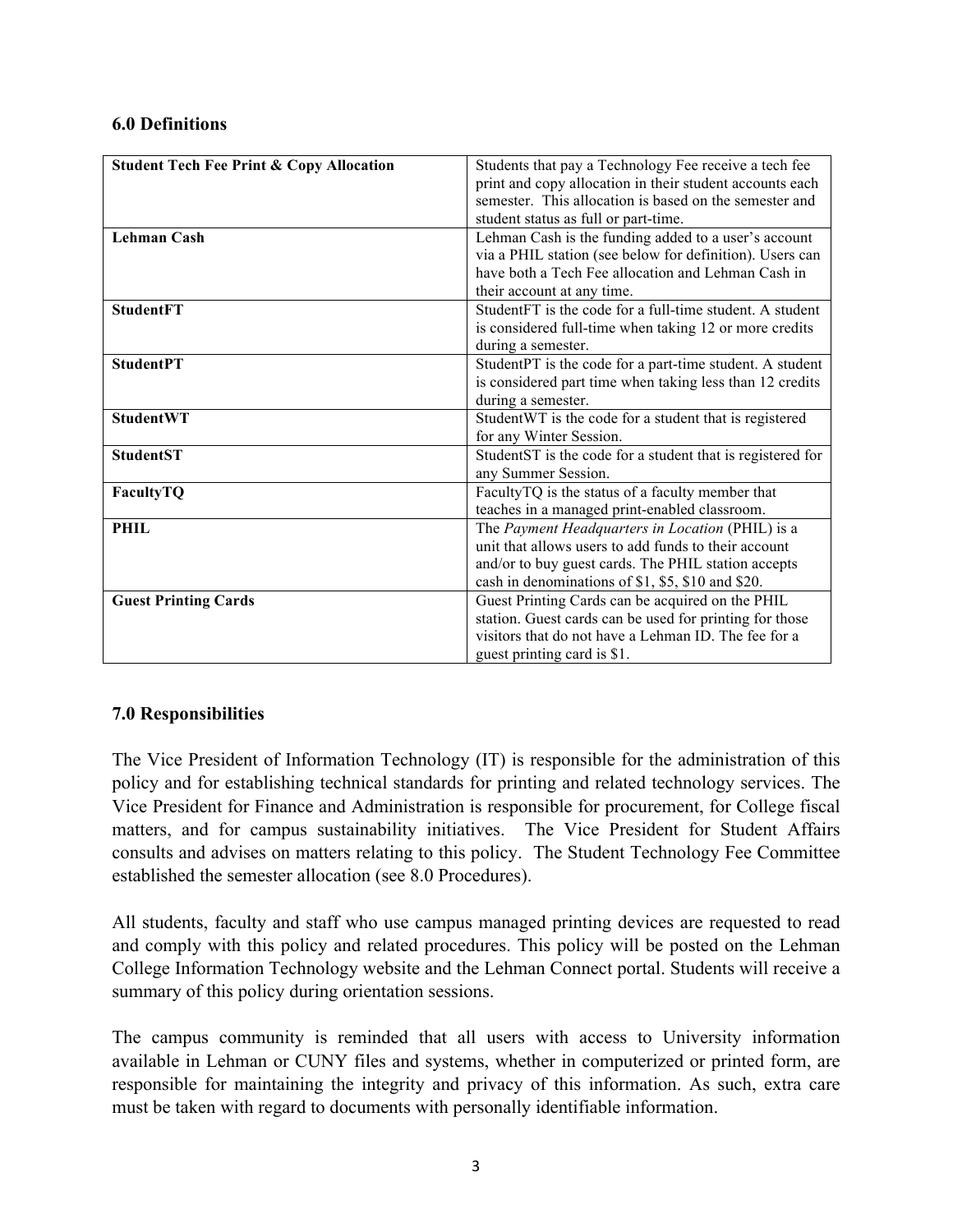In addition, CUNY policy prohibits the duplication of copyrighted materials without the express consent of the author or owner of the material reproduced. Links for more information may be found in Section 9 of this document.

## **8.0 Procedures**

This section outlines new procedures regarding the campus managed printing process.

# **Semester Allocations and Expiration Dates**

All registered Lehman College students are provided with a standard printing allocation from the Student Technology Fee at the beginning of each semester. This allocation is listed below and is based on the semester and full or part-time enrollment. The allocation expires within the academic year and allows for printing and copying on all designated printers in the IT Center, the Leonard Lief Library, the Student Life Building and the Student Residence. Once this allocation has been used, students may add funds to their printing account. Cash funds added to student printing accounts do not expire. The initial semester allocation takes place during the week of the first day of classes, as follows:

- At the beginning of the fall and spring semesters, full-time students (StudentFT) receive an allocation of \$18.50.
- At the beginning of the fall and spring semesters, part-time students (StudentPT) receive an allocation of \$9.25.
- Registered students taking courses in winter or summer terms (StudentWT and StudentST), receive an allocation of \$9.25. Note, only one allocation is provided for winter or summer terms.
- Faculty members teaching in certain labs (with the status of FacultyTQ) receive an allocation of \$18.50.

Student printing and copying allocations begin with the fall semester and will rollover within an academic year. Allocations will expire one week prior to the start of the fall semester of the *next* academic year, as follows:

| Fall Semester          | Print allocations from the beginning of each semester rollover and       |
|------------------------|--------------------------------------------------------------------------|
| Winter Term            | expire one week prior to the beginning of the <i>next</i> fall semester. |
| Spring Term            |                                                                          |
| <b>Summer Semester</b> | Lehman Cash and Guest Printing Cards never expire.                       |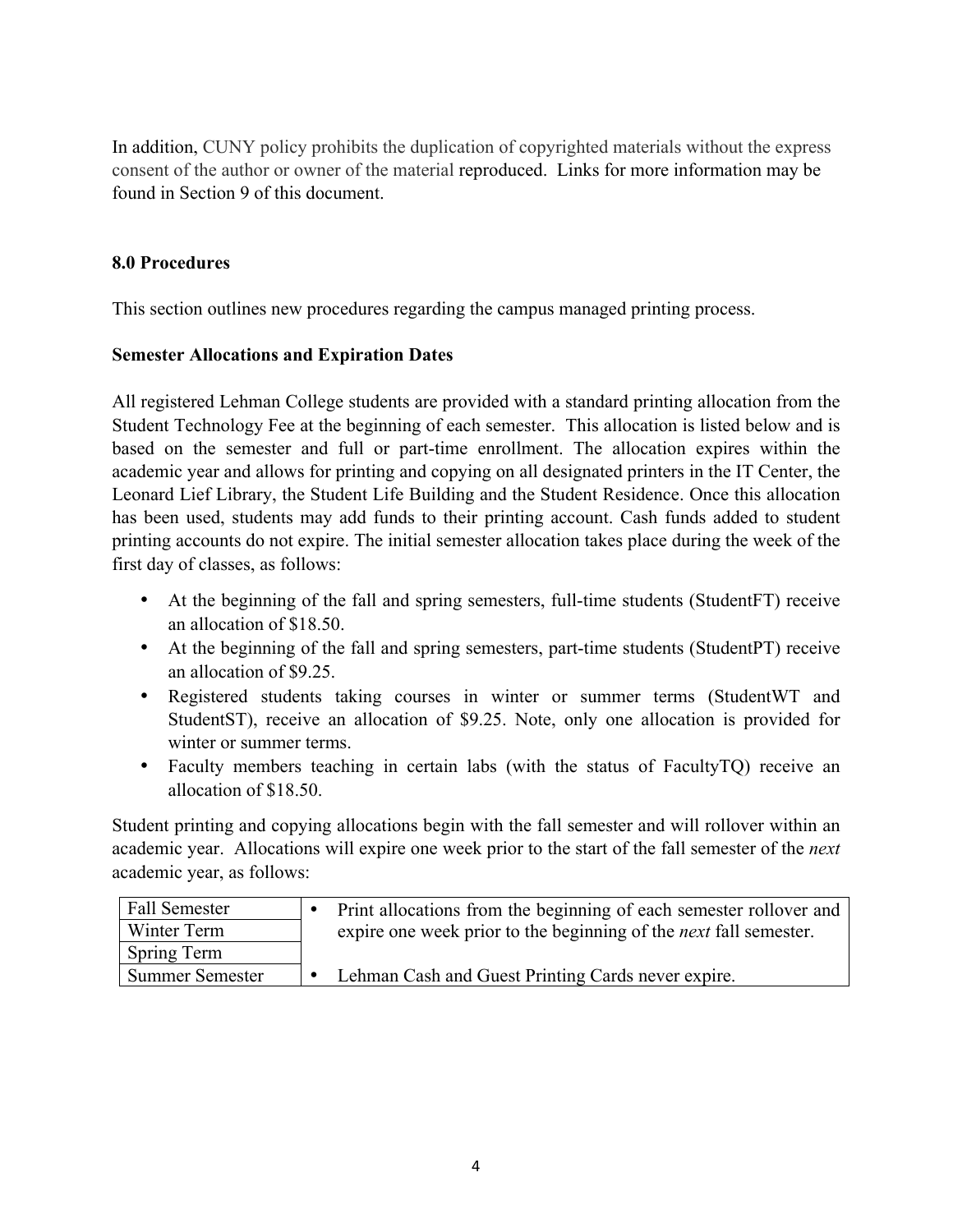# **Printing and Copying Costs**

Standard print and copy rates are as follows and apply to Guest Printing Cards. **Please note:** *registered students receive a 50% discount on the rates below:*

For black and white printing, the cost is:

- 14 cents per page when printing simplex (single side). *Student cost is 7 cents.*
- 10 cents per side when printing duplex (double-sided). *Student cost is 5 cents.*

For color printing, the cost is

- 44 cents per page when printing simplex (single side). *Student cost is 22 cents.*
- 40 cents per side when printing duplex (double-sided). *Student cost is 20 cents.*

Please note that the Lehman College print policy encourages the submission of documents electronically or by duplex printing when hard copies are required. This reduces costs and supports the College's sustainability goals.

#### **Cost Acceptance**

At print release stations, users will receive a pop-up message informing them of the cost of the print job. The pop-up will describe how many pages will be printed, how many are black and white and/or color, along with the total cost of the print job. Users are advised to review the message, validate the charges, and then accept or decline. If the print job reflects an amount that is thought to be incorrect, decline the print job and contact a staff member. Once the cost acceptance pop-up is confirmed, the user is responsible for the accepted amount.

#### **Printing Issues**

If a print job does not print properly due to printer errors, please inform an Information Technology staff member and the document will be reprinted at no cost.

#### **Refunds**

Refunds cannot be provided for non-printer errors, such as printing blank pages or the wrong document. Unused semester allocations cannot be carried over beyond the conclusion of the academic year, as specified above and cannot be refunded. Added Lehman Cash funds do not expire but also cannot be refunded. Please plan to use your semester allocation as well as any extra Lehman Cash within the appropriate time frame.